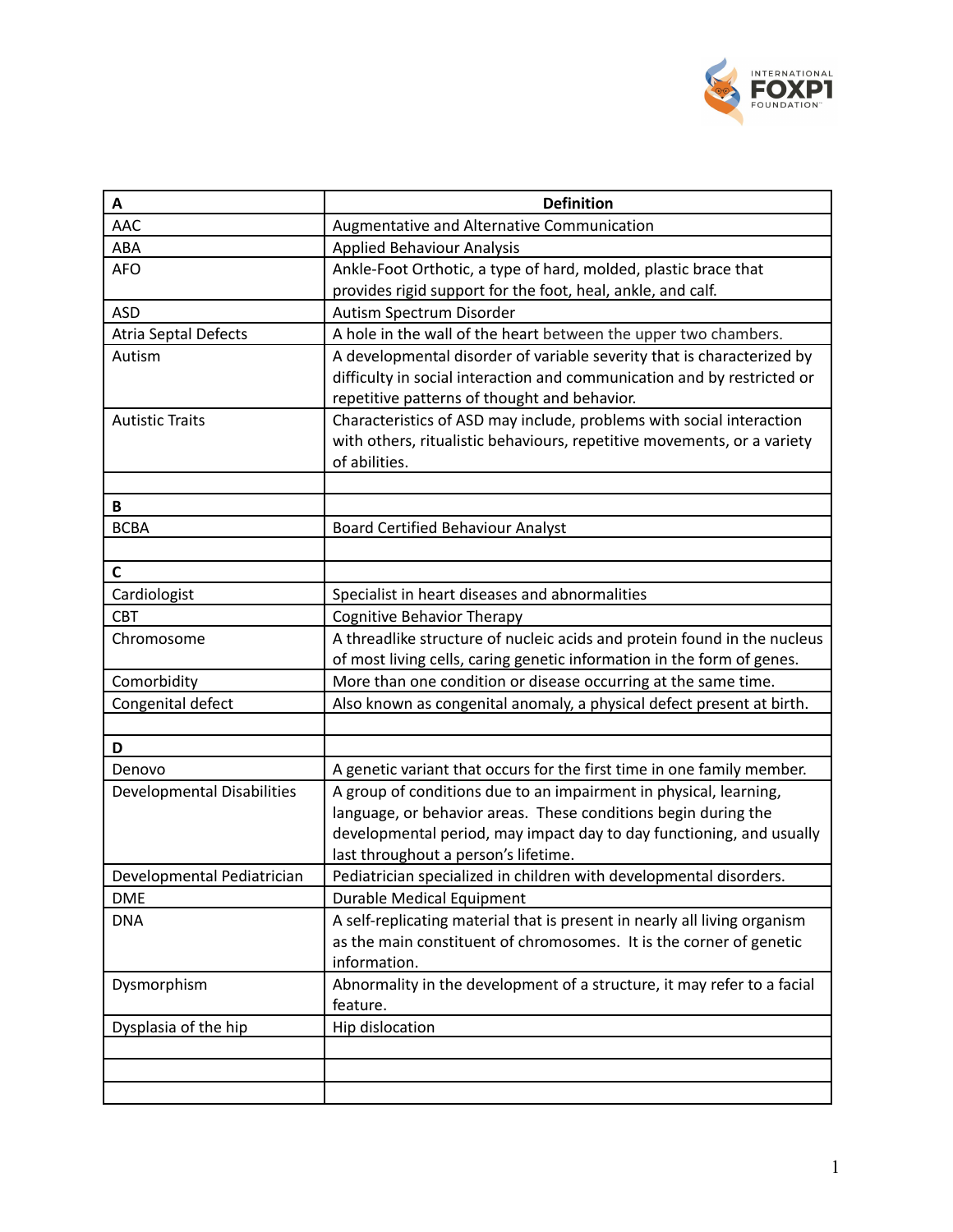

| E                              |                                                                                                                   |
|--------------------------------|-------------------------------------------------------------------------------------------------------------------|
| Early Intervention             | Providing early support to children who are at risk of poor outcome.                                              |
| <b>Enuresis</b>                | Involuntary urination                                                                                             |
| <b>Expressive Language</b>     | Refers to how a person uses words or non-verbal communication to                                                  |
|                                | express themselves.                                                                                               |
| <b>Externalizing Symptoms</b>  | Exhibit themselves in delinquent and aggressive behavior, or                                                      |
|                                | hyperactivity.                                                                                                    |
|                                |                                                                                                                   |
| F                              |                                                                                                                   |
| FBA                            | <b>Functional Behaviour Assessment</b>                                                                            |
| <b>Fine Motor Skills</b>       | Fine motor skill is the coordination of small muscles, in                                                         |
|                                | movements-usually involving the synchronisation of hands and                                                      |
|                                | fingers-with the eyes, such as grasping and writing.                                                              |
| FOXP1                          | Refers to gene and syndrome in humans.                                                                            |
| FOXP1                          | Refers to the protein not the gene itself.                                                                        |
|                                |                                                                                                                   |
| G                              |                                                                                                                   |
| G Tube                         | Gastrostomy tube, a tube inserted directly into the stomach that                                                  |
|                                | provides fluid and nutrition.                                                                                     |
| Geneticist                     | A geneticist is a biologist who studies genetics, the science of genes,                                           |
| Global Developmental Delay     | and diagnoses and manages gene disorders.<br>When a child takes longer to reach certain developmental milestones. |
| <b>Gross Motor Skills</b>      | Those skills that involve the whole body $-$ your core muscles (think                                             |
|                                | belly and back) and the muscles of your arms and legs used for                                                    |
|                                | walking or jumping.                                                                                               |
|                                |                                                                                                                   |
| H                              |                                                                                                                   |
| Haploinsufficiency             | In activation of one copy of a gene.                                                                              |
| Hippotherapy                   | A therapy done riding a horse, the belief is that not only will the                                               |
|                                | person have fun but also strengthen muscles that traditional physical                                             |
|                                | therapy cannot get to for strengthening.                                                                          |
| Hypersensitivity               | Undesirable reactions produced by the normal immune system,                                                       |
|                                | including allergies and autoimmunity.                                                                             |
| Hypertonia                     | An abnormally high level of muscle tone or tension.                                                               |
| Hypoacusis                     | <b>Hearing loss</b>                                                                                               |
| Hypothyroidism                 | A condition in which your thyroid gland doesn't produce enough of                                                 |
|                                | certain crucial hormones.                                                                                         |
| Hypotonia                      | An abnormally low level of muscle tone.                                                                           |
|                                |                                                                                                                   |
| $\mathbf{I}$                   |                                                                                                                   |
| IDD                            | <b>Intellectual and Developmental Disability</b>                                                                  |
| <b>IEP</b>                     | <b>Individual Education Plan</b>                                                                                  |
| <b>Intellectual Disability</b> | Below average intelligence and set of life skills present before age 18.                                          |
| <b>Internalizing Symptoms</b>  | Anxiety and depression                                                                                            |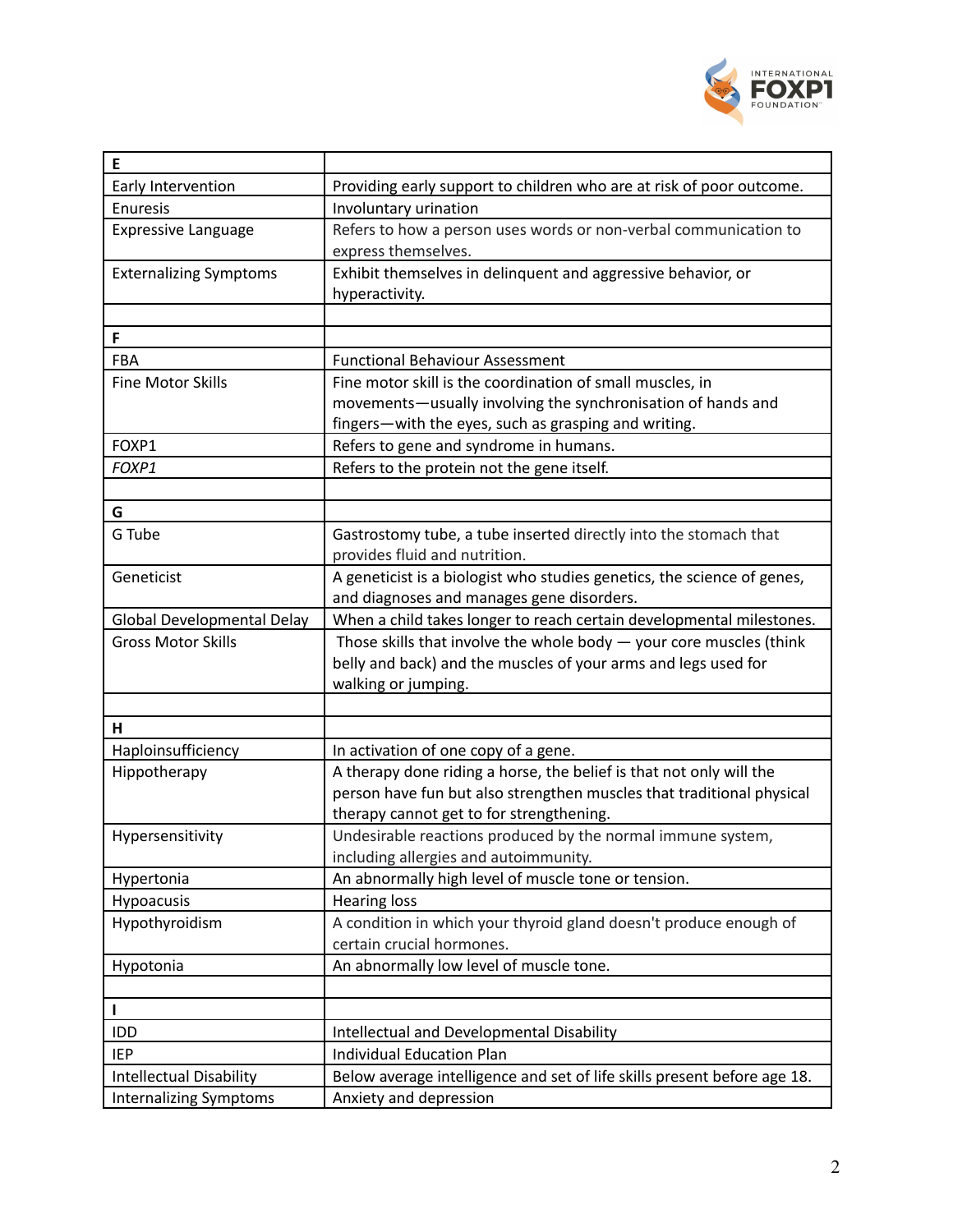

| J                              |                                                                                                                                                                                                                                     |
|--------------------------------|-------------------------------------------------------------------------------------------------------------------------------------------------------------------------------------------------------------------------------------|
|                                |                                                                                                                                                                                                                                     |
| К                              |                                                                                                                                                                                                                                     |
|                                |                                                                                                                                                                                                                                     |
| L                              |                                                                                                                                                                                                                                     |
|                                |                                                                                                                                                                                                                                     |
| M                              |                                                                                                                                                                                                                                     |
| Macrocephaly                   | Refers to overly large head.                                                                                                                                                                                                        |
| Mutation                       | The changing of the structure of a gene.                                                                                                                                                                                            |
|                                |                                                                                                                                                                                                                                     |
| N                              |                                                                                                                                                                                                                                     |
| Natural History Study          | A study that follows a group of people over time, collecting health<br>information.                                                                                                                                                 |
| Nervous System                 | A complex network of nerves and cells that carry messages to and<br>from the brain and spinal cord, to various parts of the body.                                                                                                   |
| Neurodevelopmental<br>Disorder | A group of disorders that affect the development of the nervous<br>system, leading to abnormal brain function.                                                                                                                      |
| Neurologist                    | A physician who deals with the diagnosis and treatment of all<br>categories of conditions and disease involving the central and<br>peripheral nervous systems.                                                                      |
| Neurosurgeon                   | A physician who specializes in the diagnosis and surgical treatment of<br>disorders of the central and peripheral nervous system.                                                                                                   |
| Nucleotide                     | Organic molecules consisting of a nucleoside and a phosphate, which<br>form the base unit of DNA.                                                                                                                                   |
|                                |                                                                                                                                                                                                                                     |
| O                              |                                                                                                                                                                                                                                     |
| <b>Occupational Therapy</b>    | Therapy that helps people participate in the things they want and<br>need to do, such as fine motor skills, self-care, writing, or hand-eye<br>coordination.                                                                        |
| Ophthalmologist                | A physician who deals with the study and treatment of disorders and<br>diseases of the eye.                                                                                                                                         |
| OT                             | <b>Occupational Therapy</b>                                                                                                                                                                                                         |
| Otitis Media                   | Inflammation or infection in the ear                                                                                                                                                                                                |
|                                |                                                                                                                                                                                                                                     |
| P                              |                                                                                                                                                                                                                                     |
| Person Directed Plan           | A tool to help you create meaningful life goals and find community<br>connections with the help of important people in your life.                                                                                                   |
| Physical Therapy               | Work to improve muscle strength and function through physical<br>movements. the treatment of disease, injury, or deformity by physical<br>methods such as massage, heat treatment, and exercise rather than by<br>drugs or surgery. |
| Pragmatic Language             | Refers to the social language skills that we use in our daily interactions<br>with others. This includes what we say, how we say it, and our                                                                                        |